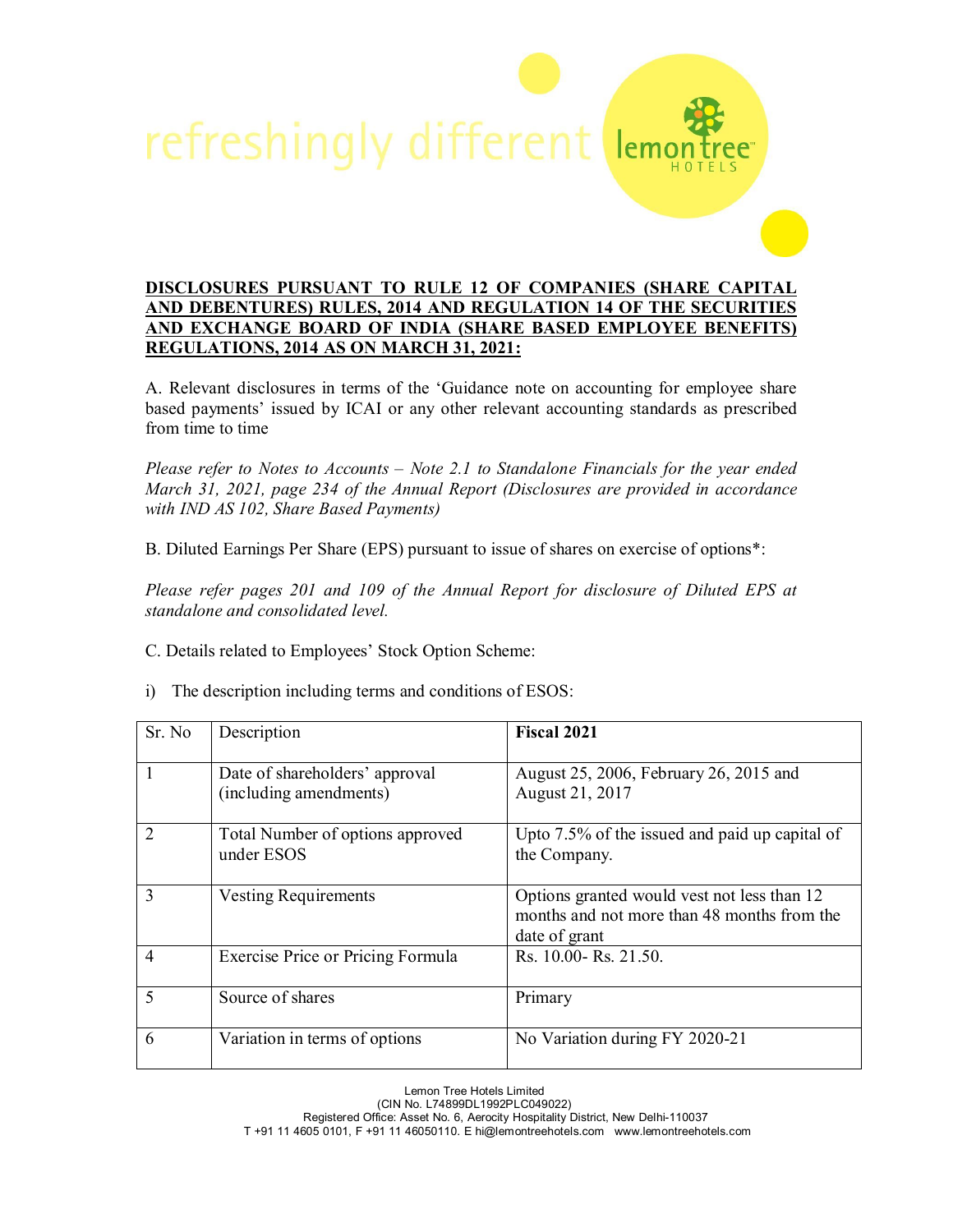refreshingly different

| $\overline{7}$ | Method used to account for ESOS                                                                                                                                                                                                                                                                                                                                                                                                  | Fair value method |
|----------------|----------------------------------------------------------------------------------------------------------------------------------------------------------------------------------------------------------------------------------------------------------------------------------------------------------------------------------------------------------------------------------------------------------------------------------|-------------------|
| 8              | Where the company opts for expensing<br>of the options using the intrinsic value<br>of the options, the difference between<br>the employee compensation cost so<br>computed<br>and<br>the<br>employee<br>compensation cost that shall have been<br>recognized if it had used the fair value<br>of the options shall be disclosed. The<br>impact of this difference on profits and<br>on EPS of the Company shall be<br>disclosed | Not applicable    |
| 9              | Option movement during the year*:                                                                                                                                                                                                                                                                                                                                                                                                |                   |
|                | Number of options outstanding at the<br>beginning of the period                                                                                                                                                                                                                                                                                                                                                                  |                   |
|                | Number of options granted during the<br>year                                                                                                                                                                                                                                                                                                                                                                                     |                   |
|                | Number of options forfeited/ lapsed<br>during the year                                                                                                                                                                                                                                                                                                                                                                           |                   |
|                | Number of options vested during the<br>year                                                                                                                                                                                                                                                                                                                                                                                      |                   |
|                | Number of options exercised during the<br>year                                                                                                                                                                                                                                                                                                                                                                                   |                   |
|                | Number of shares arising as a result of<br>exercise of options                                                                                                                                                                                                                                                                                                                                                                   | $\blacksquare$    |
|                | Money realized by exercise of options<br>(INR), if Scheme is implemented<br>directly by the Company                                                                                                                                                                                                                                                                                                                              | N.A               |
|                | Loan repaid by the trust during the year<br>from exercise price received                                                                                                                                                                                                                                                                                                                                                         | Rs. 61,00,000/-   |
|                | Number of options outstanding at the<br>end of the year                                                                                                                                                                                                                                                                                                                                                                          | $\blacksquare$    |
|                | Number of options exercisable at the<br>end of the year                                                                                                                                                                                                                                                                                                                                                                          | Nil               |
| 10             | Employee-wise details of options granted to :-<br>i. Senior Managerial Personnel/KMP's                                                                                                                                                                                                                                                                                                                                           | None              |

r<br>tee

Lemon Tree Hotels Limited (CIN No. L74899DL1992PLC049022) Registered Office: Asset No. 6, Aerocity Hospitality District, New Delhi-110037 T +91 11 4605 0101, F +91 11 46050110. E hi@lemontreehotels.com www.lemontreehotels.com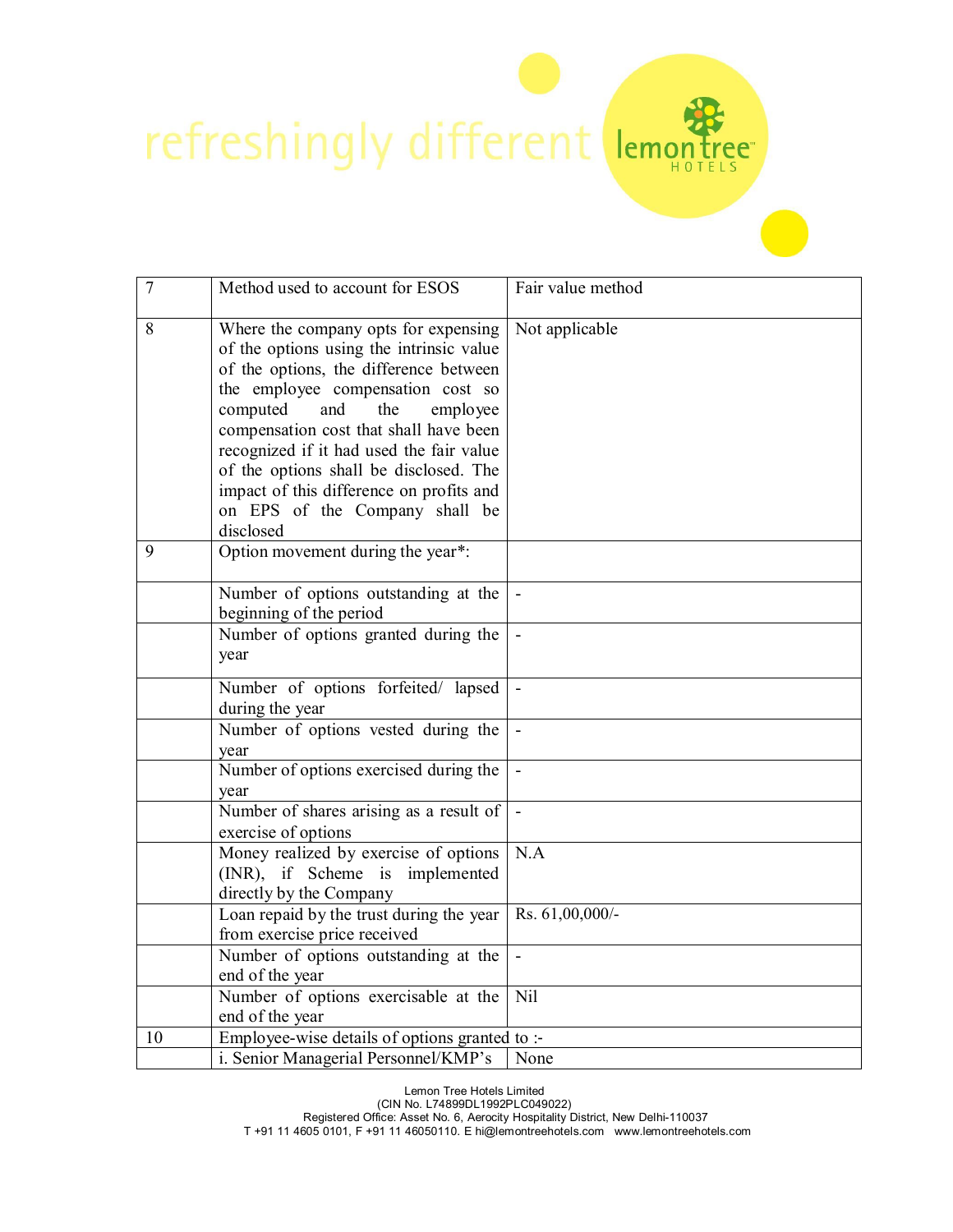refreshingly different lema

|    | ii. Any other employee who receives a<br>grant in any one year of option          | None                                             |
|----|-----------------------------------------------------------------------------------|--------------------------------------------------|
|    | amounting to 5% or more of option                                                 |                                                  |
|    | granted during that year                                                          |                                                  |
|    | iii. Identified employees who were                                                | None                                             |
|    | granted option, during any one year,                                              |                                                  |
|    | equal to or exceeding 1%<br>of the                                                |                                                  |
|    | issued capital (excluding outstanding<br>warrants and conversions)<br>of<br>the   |                                                  |
|    | Company at the time of grant                                                      |                                                  |
| 11 | Weighted average exercise prices and                                              | The weighted average fair value of stock options |
|    | weighted average fair values of options                                           | exercised during the year was Rs 21.50 per share |
|    | disclosed separately for options whose                                            |                                                  |
|    | exercise price either equals or exceeds                                           |                                                  |
|    | or is less than the market price of the                                           |                                                  |
|    | stock                                                                             |                                                  |
| 12 | of<br>Description<br>the<br>method<br>and                                         |                                                  |
|    | significant assumptions used during the<br>year to estimate the fair value of     |                                                  |
|    | options<br>following<br>including<br>the                                          |                                                  |
|    | information:                                                                      |                                                  |
|    | (a) the weighted-average values of                                                | NA                                               |
|    | share price, exercise price, expected                                             |                                                  |
|    | volatility,<br>expected<br>option<br>life,                                        |                                                  |
|    | dividends,<br>the<br>risk-free<br>expected                                        |                                                  |
|    | interest rate and any other inputs to the                                         |                                                  |
|    | model;                                                                            |                                                  |
|    | method<br>used<br>(b)<br>the<br>and<br>the<br>assumptions made to incorporate the | N.A                                              |
|    | effects of expected early exercise;                                               |                                                  |
|    | expected volatility<br>(c)<br>how<br>was                                          | NA                                               |
|    | determined, including an explanation of                                           |                                                  |
|    | the extent to which expected volatility                                           |                                                  |
|    | was based on historical volatility; and                                           |                                                  |
|    | (d) whether and how any other features                                            | Not considered                                   |
|    | of the option grant were incorporated                                             |                                                  |
|    | into the measurement of fair value,<br>such as a market condition.                |                                                  |
|    |                                                                                   |                                                  |

ee"

\* All the options have been exercised by Krizm Hotels Private Limited Employee Welfare Trust